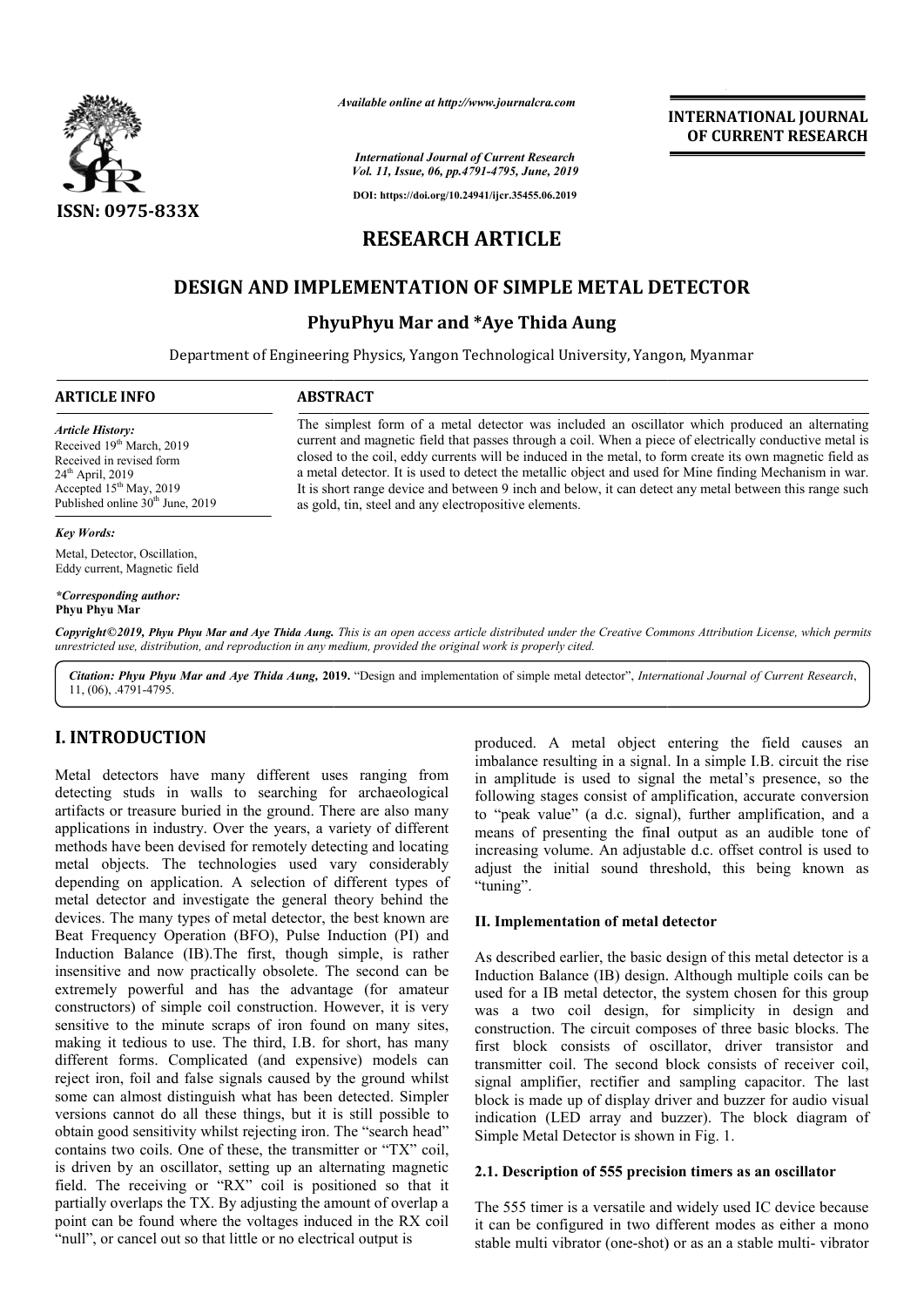(oscillator). An as table multi vibrator has no stable states and therefore changes back and forth (oscillates) between two unstable states without any external triggering. These devices are precision timing circuits capable of producing accurate time delays or oscillation. In the a-stable mode of operation, the frequency and duty cycle can be controlled independently with two external resistors and a signal external capacitor. The time delays or oscillation. In the a-stable mode of operation, the frequency and duty cycle can be controlled independently with two external resistors and a signal external capacitor. The threshold and trigger levels norm third, respectively, of  $V_{cc}$ . These levels can be altered by use of the control-voltage terminal.



**Fig. 2.1. The block diagram of simple metal detector**

# **III. RESULTS AND DISCUSSION**

Metal Detector's operational principle is based upon measurement of the electromagnetic field induced in metal object by probing signal. Probing signal is emitted by transmitter coil. The receiving coil receives reflected signal and converts it to electric signal .Transmitting and receiving coils are located in the same body (Metal Detector's sensor).Receiving coil signal is characterized by value (amplitude) and phase (direction) so, it's a vector value . Signal's phase and amplitude depend upon electromagnetic properties of the searched object, its geometrical dimensions, depth of its geometrical dimensions, depth of its position under (amplitude) and phase (direction) so, it's a vector value.<br>Signal's phase and amplitude depend upon electromagnetic<br>properties of the searched object, its geometrical dimensions,<br>depth of its geometrical dimensions, depth ground. Generally, this signal is very complex, so it's very difficult to describe precisely sensor and metal object interaction taking into account a lot of factors influencing it. A simplified schematic diagram of the Simple Metal detector is shown in the Fig 3.1.The photograph of Simple Metal detector is shown in Fig 3.2.



**Fig. 3.2. The photograph of Simple Metal detector**

# **3.1. Oscillator and Timing**

The master clock generator is a 555 timer IC ( U1 ).The 555 oscillator has two controls.R2 varies the frequency of the main pulse, and R3 varies the pulse width. The frequency of the main pulse determine how many times per second the coil is pulsed. Generally, a higher pulse frequency allows for a faster coil motion and perhaps a little better noise performance, while consuming more power. Varying the main pulse width determines how long the coil is turned on, which can affect depth of detection. The first part which are oscillator and timing circuit are shown in Fig 3.3 and the photograph of Fig 3.4. The master clock generator is a 555 timer IC (U1).The 555 oscillator has two controls.R2 varies the frequency of the main pulse, and R3 varies the pulse width. The frequency of the main pulse determine how many times per s



**Fig. 3.3 Oscillator and Timing circuit 3.3** 



Fig. 3.4. The photograph of Oscillator and Timing circuit<br>IB Circuit transmit pulse receiver front-end

### **3.2. IB Circuit transmit pulse receiver front**

The main device in a IB detector is the coils switch. Transmitter coil (search head, antenna) and Receiver coil. The coil switch serves two functions:

- To shirt the coil across the battery voltage, which creates a large coil current; To shirt the coil across the battery voltage, which creates a large coil current;<br>And to turn the coil current off. During the "on" time, current flowing through the coil creates a magnetic
- And to turn the coil current off. During the "on" time , field around the coil. Second part of IB circuit transmit field around the coil. Second part of IB circuit trans pulse receiver front-end shown in Fig 3.5 and Fig 3.6

# **3.3. The Advantages of Induction Balance (IB) Detectors (IB) Detectors**

Emit an electromagnetic signal of higher intensity and thus, these signals penetrate far deeper into the ground than continuously emitted signals. Cover large areas in less time.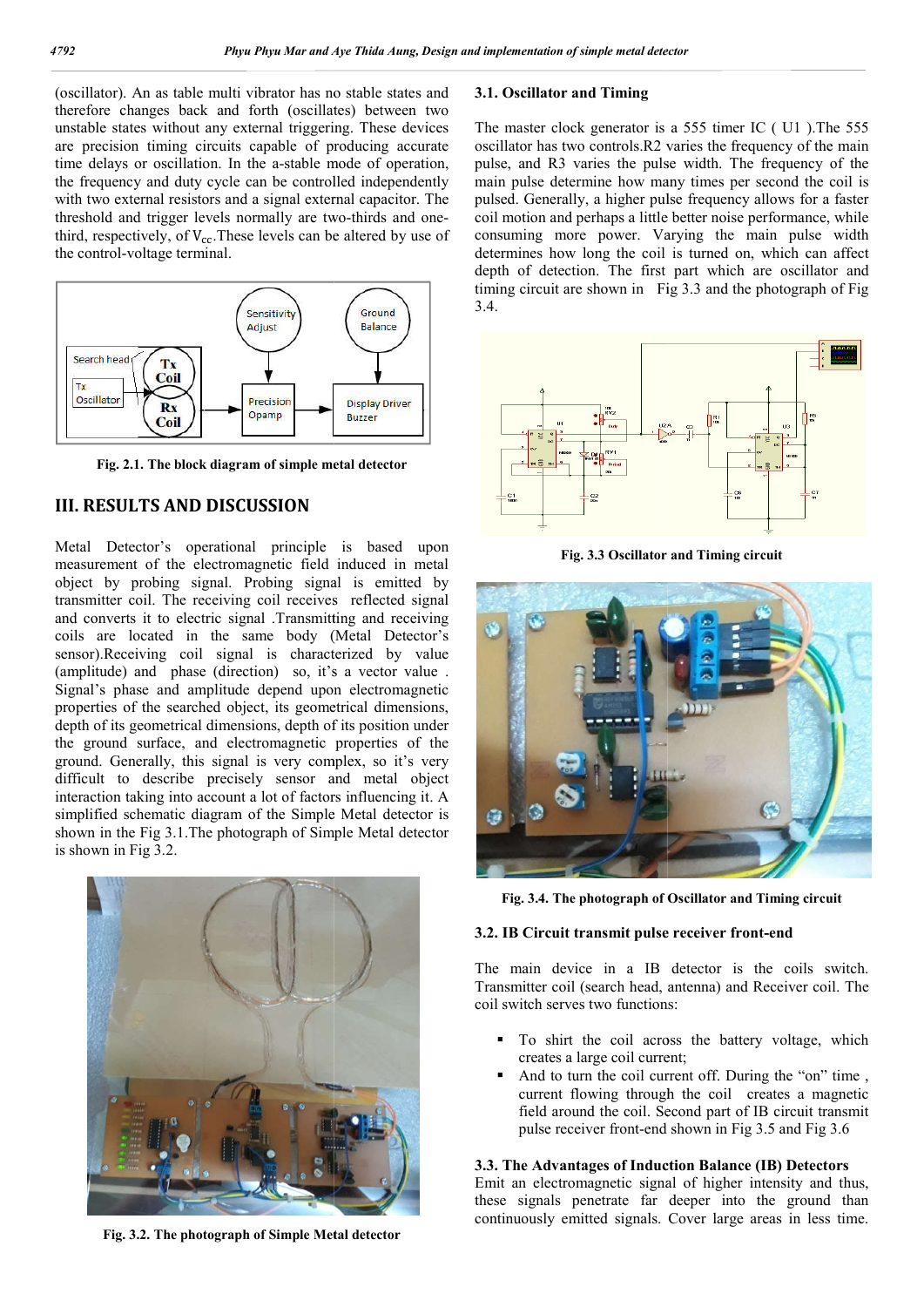Search coil or loop of a induction balance metal detector is simpler than VLF instrument.



Fig 3.5. IB Circuittransmit pulse receiver front-end



**Fig 3.6. The photograph of IB circuit transmit pulse receiver front-end**

A single coil of wire is commonly used for both the transmit and receive functions, while in VLF two coils are needed transmit coil and receive coil. Used two coil. Important coil parameter are coil diameter, number of windings, wire gauge. The standard coil for this design has diameter of 140mm (5.5 inches 0 and 35 turns. The diameter affect the depth and sensitivity, and the number of winding affect the magnetic field.

## **3.4. Operation of metal detector**

The oscillator is constructed using 555 IC. The 555 IC is used in a stable mode to output a 12.5 kHz signal. That signal is fed to the NPN transistor which is used to drive the transmitter coil. The transmitter coil and receiver coil are precisely positioned in "DD" configuration so they are a little overlapped with each other. At the receiver coil side are two operational amplifiers to amplify the received signal, a diode to cut off negative parts and a capacitor to hold (sample) the stored voltage, and a potentiometer to calibrate the input of display driver IC (LM3914). LM3914 display driver output 10 LEDs to indicate the amplitude of the received signal. The 555 IC is configured in astable mode with 12.5 kHz and 40% duty cycle. Frequency and duty cycle is adjusted by RV1, RV2. Diode D1 is placed in parallel with RV1, with the cathode on nd receiver coil are precisely<br>suration so they are a little<br>At the receiver coil side are two<br>ify the received signal, a diode to<br>capacitor to hold (sample) the

the capacitor side. This bypasses RV1 during the high part of the cycle so that the high interval depends only on RV2 and C2. The frequency of the 555 IC output is calculated as follows:

 $T_{L} = 0.693*$  (RV1)\*C2  $T_H = 0.693*(RV2)*C2$  $T = 0.693 \text{ *}C2 \text{ *} (RV1 + RV2);$  $F = 1/T = 1.44/(C2*(RV1 + RV2))$ Duty Cycle =  $T_H/T = RV2 / (RV1 + RV2)$ To get 12.5 kHz and 40% duty cycle, show in Fig 3.7The photograph of PWM scope result.  $RV1 = 6.925$  k Ohm,  $RV2 = 4.61$  k Ohm The frequency of the 555 IC output is calcul<br>
20083\* (RV2)\*C2<br>
20.693\* (RV2)\*C2<br>
20.693\* (RV2)\*C2<br>
20.693\* (RV2)\*C2<br>
20.693\* (RV2)\*C2<br>
20.693\* (RV2) + RV2);<br>
20.7 = 1.44/(C2\* (RV1 + RV2)<br>
20.7 = T<sub>H</sub>/T = RV2 / (RV1 + RV2)



Fig 3.7. The photograph of PWM scope result

The output from 555 IC is fed to a NPN transistor (2N 2222) through R13 (1k Ohm). The maximum current output of 555 IC is about 200 mA and not enough to directly drive the transmitter coil. An NPN transistor is used to boost the current up to 500mA. Current limiting resistor  $R_{12}$  (100 Ohm) its connected in series with the LC pair (transmitter coil in parallel connected in series with the LC pair (transmitter coil in parallel with a capacitor (C10) ). The resistance of the coil is measured to be 12.8 Ohm. The collector current of the transistor is The output from 555 IC is fed to a NPN transistor (2N 2222) through R13 (1k Ohm). The maximum current output of 555 IC is about 200 mA and not enough to directly drive the transmitter coil. An NPN transistor is used to bo

 $R_{12} + R = 100 + 12.8 = 128.8$  ohm.

One of the most basic parts of the metal detector is search coil. The coils in the metal detector are similar to antenna in that they convert electrical current into electromagnetic energy and vice versa. Unlike to antenna that is intended for EM wave propagation and reception where antenna dimension is based on quarter wavelength, search coils are designed for looking at the close-in magnetic field distortions, and physical size is not related to wavelength. When the transistor at the output of 555 IC switches on current flows through the capacitor (C10) and is charged to Vcc. Because it is connected across an inductor (transmitter coil), current will start to flow through the inductor, building up a magnetic field around it and reducing the charge, and therefore the voltage, on the capacitor. Eventually all the charge on the capacitor will be gone and the voltage across it will reach zero. However, the current will continue unchanged in accordance with Faraday's law of induction, which requires that for the current to change in an inductor, a voltage must be applied to it. However, as the induction, which requires that for the current to change in an inductor, a voltage must be applied to it. However, as the current continues to flow, the capacitor will re-acquire charge of the opposite sign, and its terminal voltage will rise again with reversed polarity. This applies a voltage to the inductor which is now in opposition to its current, so the current now falls. The falling inductor current and rising capacitor voltage indicate a transfer of energy from the inductor to the capacitor. When the magnetic field has completely dissipated the current to be 12.8 Ohm. The collector current of the transistor is  $R_{12} + R = 100 + 12.8 = 128.8$  ohm.<br>
One of the most basic parts of the metal detector is search coil.<br>
The coils in the metal detector are similar to antenna in tha the opposite sign, and its terminal voltage will rise again<br>th reversed polarity. This applies a voltage to the inductor<br>ich is now in opposition to its current, so the current now<br>s. The falling inductor current and risin to  $\theta$ ,  $pp_4$ 791-4795, June, 2019<br>
aacitor side. This bypasses RV1 during the higher calce is obtat the high interval depends only on<br>
sector side. This bypasses RV1 during the high interval depends only on<br>
the frequenc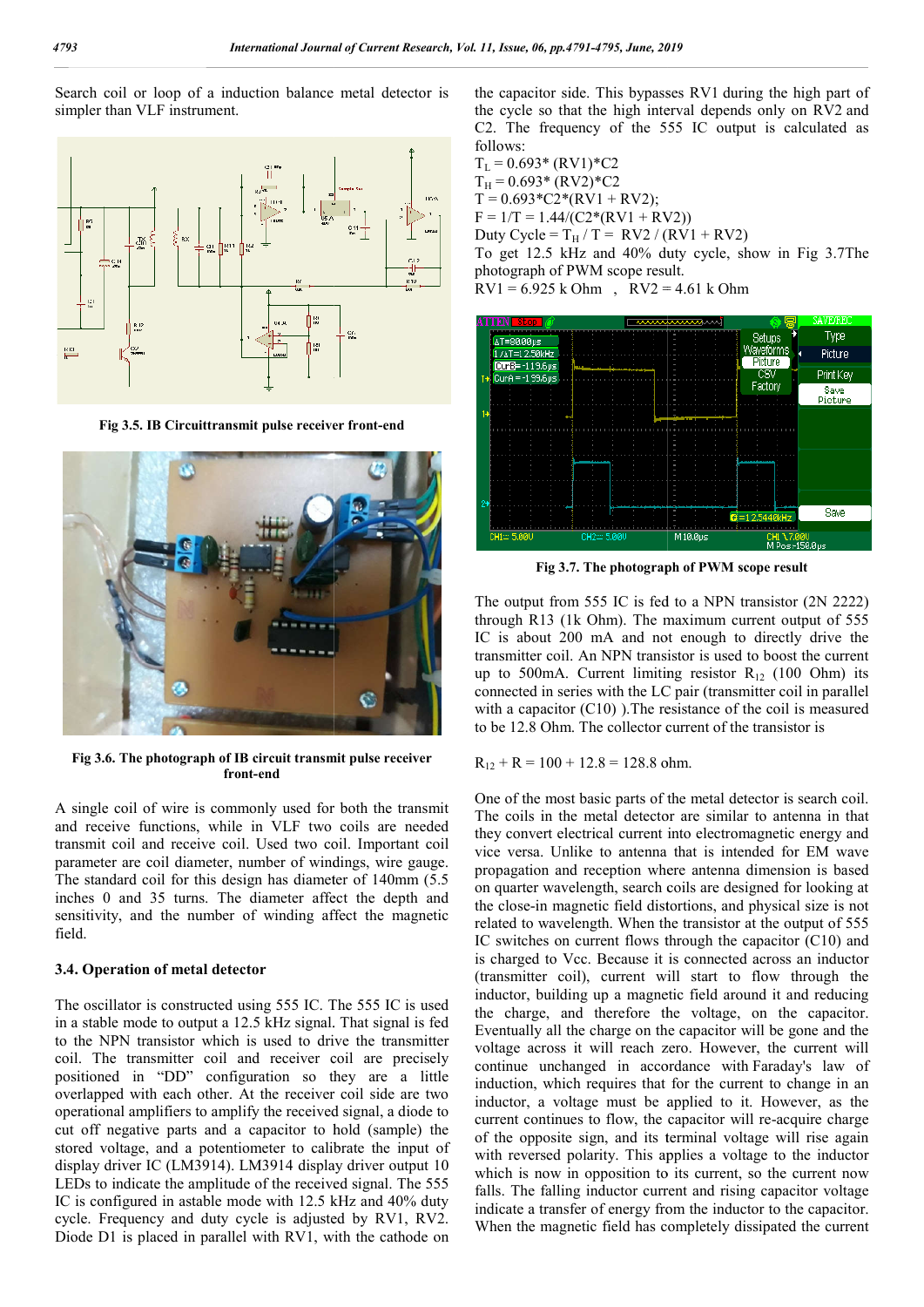will momentarily stop, and the charge will again be stored in the capacitor, with a polarity opposite to its original one. This will complete half a cycle of the oscillation. The process will then begin again in reverse, even when the transistor is turned off, with the current flowing in the opposite direction through the inductor. So sine wave oscillation occurs in the LC pair and the resonant frequency of the circuit is given by  $f = 1/(2\pi \sqrt{LC})$ 

# $f = 12.5$  kHz,  $C = 470$  nF

L is calculated and found to be 344.9  $\mu$ H approximately, shown in Fig 3.8.



**Fig 3.8. L is calculated**

The inductance of a coil depends on its geometrical characteristics, the number of turns and the method of winding the coil. The larger the diameter, length, and the larger number of winding turns, the greater its inductance. Inductance of single-layer coils on cylindrical winding forms can be calculated by the formula:

 $L=(D/10)^{2}$ \*n<sup>2</sup>/(4.5\*D+10\*H)

Where L -inductance of the coil, μH; D - diameter of the coil (diameter of the former), mm; H- high of the coil, mm; n - number of turns of windings. layer coils on cylindrical winding forms can be<br>ted by the formula:<br> $10)^2 \pi n^2/(4.5 \times D+10 \times H)$ <br>L -inductance of the coil,  $\mu$ H;<br>meter of the coil (diameter of the former), mm;<br>th of the coil, mm;<br>nber of turns of windings

The inductance of the coil is known. So we need to calculate the number of turns and the diameter of the wire. The diameter of the coil is set to 140 mm. So only one parameter, the

L = 344.9 µH D = 140 mm H = 5 mm  $344.9 \times 10^{-6} = (50/10)^2 * n^2/(4.5*50 + 10*4)$  $N = 35$  turns (approx:)

number of turns, need to be calculated.

LC circuit with the same L and C value are placed in the receiver side. The receiving coil is positioned so that it partially overlaps the transmitting coil. By adjusting the amount of overlap a point can be found where the voltages induced in the receive coil "null", or cancel out so that little or<br>no electrical output is produced. A metal object entering the<br>field causes an imbalance, resulting in a signal. The rise in the<br>signal's amplitude is used no electrical output is produced. A metal object entering the field causes an imbalance, resulting in a signal. The rise in the signal's amplitude is used to indicate the metal's presence, so

the following stages consist of amplification, accurate conversion to "peak value" (a d.c. signal), and a means of presenting the final output as an audible tone and LED bar the following stages consist of amplification, accurate conversion to "peak value" (a d.c. signal), and a means of presenting the final output as an audible tone and LED bar graph. Shown in Fig 3.9 and 3.10 are display cir operational amplifier IC is used to amplify the received signal. Of the two op-amps of TL062, the first one is configured as a voltage follower that output half the supply voltage with R4, operational amplifier IC is used to amplify the received signal.<br>Of the two op-amps of TL062, the first one is configured as a<br>voltage follower that output half the supply voltage with R4,<br>R5 divider. The voltage at the no of the voltage follower is 6V. That output is used to bias (level up) the incoming signal coming out of receive coil. By setting at the mid-supply voltage, maximum gain without distortion of the voltage follower is 6V. That output is used to bias (level<br>up) the incoming signal coming out of receive coil. By setting<br>at the mid-supply voltage, maximum gain without distortion<br>can be achieved. That signal is fe is set up as a non-inverting amplifier with adjustable gain. The gain is calculated as follows.

 $Av(max) = RV3/R2 = (250k/1k) = 250$ 



**Fig 3.9. Display Board LED bar graph**



**Fig 3.10 The photograph of LED bar graph Fig 3.10 The of LED** 

So at the maximum gain, the output signal is 250 times greater than input. But practically the gain used in the project is around 40 which is enough for the output signal to swing at its maximum amplitude of 0 to  $+12$  V. The output of the amplified signal is fed to the LM3914 display driver through a maximum gain, the output signal is 250 times greater<br>it. But practically the gain used in the project is<br>) which is enough for the output signal to swing at its<br>1 amplitude of 0 to +12 V. The output of the<br>signal is fed t